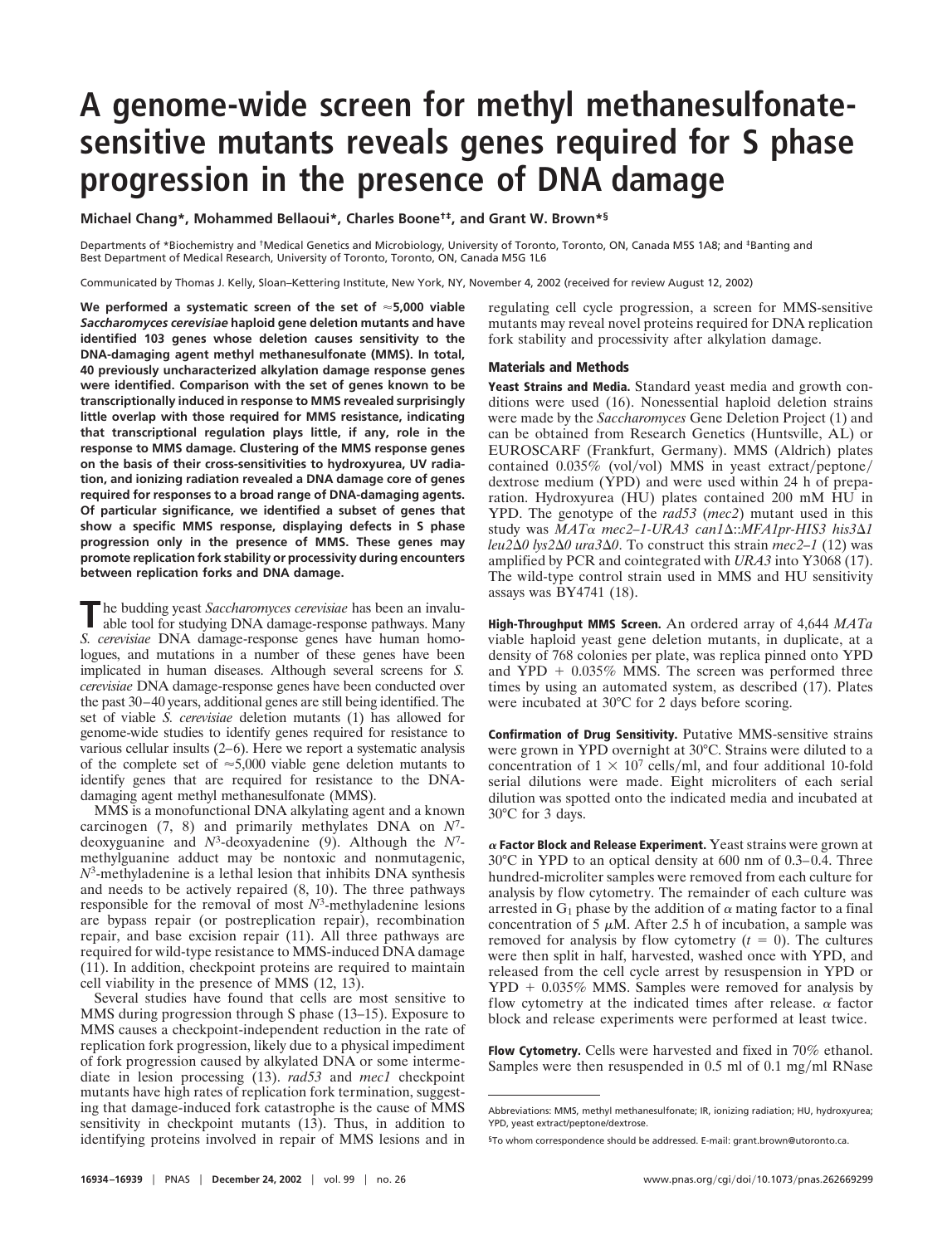

**Fig. 1.** High-throughput MMS screen. The complete set of haploid yeast deletion mutants was arrayed in duplicate onto 16 plates and pinned onto YPD media or YPD  $+$  0.035% MMS (array plate 11 of 16 is shown). Putative MMS-sensitive mutants lead to the formation of smaller colonies when grown on MMS-containing media.

A in 50 mM sodium citrate. After overnight incubation at 37°C,  $0.5$  ml of 2  $\mu$ M SYTOX green (Molecular Probes) in 50 mM sodium citrate was added. The samples were sonicated briefly and analyzed using a Becton Dickinson FACSCalibur.

## **Results and Discussion**

**Screening for MMS-Sensitive Deletion Mutants.** We performed a high-throughput MMS sensitivity screen by robotically pinning an ordered array of  $\approx$  4,700 haploid yeast deletion mutants onto YPD or YPD plus 0.035% MMS (Fig. 1). From the three screens, 244 mutants were scored as MMS sensitive at least once, and 92 were scored at least twice. Strains scored as sensitive at least two of three times were verified by spotting serial dilutions of the cells onto media containing 0.035% MMS (Fig. 2). An additional 38 mutants (19 that were scored as sensitive in one of three screens, and 19 that were not scored in any of the screens) were also chosen for verification, because mutations in the deleted genes were previously reported to be MMS sensitive. Thus, a total of 130 deletion mutants were tested by spotting serial dilutions, of which 103 were confirmed to be MMS sensitive (Table 1). In total, 40 genes with no previously known role in MMS response were identified (Table 1, indicated in bold), including 15 uncharacterized genes. We also identified 48 genes that were not identified in genome-wide screens for sensitivity to UV or ionizing radiation (IR) (3, 4), illustrating the utility of performing screens with different DNA-damaging agents. Fiftyfive of the MMS-resistance genes have readily identifiable human homologues (Table 1, indicated in italics), including four previously uncharacterized genes. Twelve of the MMS-resistance genes have an established link to a human disease (19).

We estimate that 63 MMS-resistance genes have been reported in the literature (4, 6, 20–50), not including genes whose deletion mutants were reported as weakly sensitive to MMS (4), or genes for which the haploid deletion mutant was not sensitive in our study. We successfully identified 78% of the known MMS-resistance genes in at least one of three screens. If we focus on those genes that were scored as sensitive in at least two of three screens, we identified 72 mutants, 56% of known MMSresistance genes, and had a false-positive rate of 21.7%. We estimate that  $\approx$  26 MMS-resistance genes were not identified in our screen  $[(72/0.56) - 103 = 26]$ . Some of these 26 mutants



**Fig. 2.** Confirmation of MMS sensitivity. Putative MMS-sensitive strains were grown in YPD overnight at 30°C. Serial 10-fold dilutions were spotted onto YPD, YPD  $+$  0.035% MMS, or YPD  $+$  200 mM HU and incubated at 30°C for 3 days. Strains in bold were scored as sensitive. A *rad53* mutant was used as a positive control.

may already be included in the mutants that were scored as sensitive in only one of three screens.

In the course of our studies, we noted that 10 deletion mutants that were reported to confer at least moderate MMS sensitivity in homozygous diploids (4) were not sensitive when tested as haploids. To ensure that this was not due to a general difference in sensitivity between haploids and diploids, we tested the MMS sensitivity of wild-type diploids (see Fig. 4*A*, which is published as supporting information on the PNAS web site, www.pnas.org). There was no difference in MMS sensitivity between the wild-type haploid and the corresponding diploid. We then tested the relevant homozygous diploid deletion mutants for MMS sensitivity (Fig. 4*B*). The *cnm67*-*cnm67*-, *dhh1*-*dhh1*-, *yif2*-*yif2*- strains were found to be weakly sensitive to 0.035% MMS. The *bem1*Δ/*bem1*Δ, *nup12*Δ/  $nup12\Delta$ , *hfi1*/ $\Delta$ *hfi1* $\Delta$ , *gos1* $\Delta$ /*gos1* $\Delta$ , *rvs161* $\Delta$ /*rvs161* $\Delta$ , *rvs167* $\Delta$ /  $rvs167\Delta$  diploids were not sensitive to 0.035% MMS in our hands. We were unable to isolate a  $clc1\Delta/clc1\Delta$  strain. Thus only three deletions that confer MMS sensitivity in a diploid did not confer sensitivity in a haploid.

**Cross-Sensitivity of MMS-Sensitive Mutants to UV, IR, and HU.**We also tested the MMS-sensitive mutants for sensitivity to HU by spotting serial dilutions of cultures onto YPD plates containing 200 mM HU (Fig. 2). Two additional genome-wide screens have recently been reported, one for deletion mutants that confer sensitivity to UV radiation (3) and one for deletion mutants that confer sensitivity to IR (4). We combined our data for MMS and HU sensitivity with the reported data for UV and IR sensitivity to cluster the MMS-sensitive mutants on the basis of their cross-sensitivity to UV, IR, and HU (Table 2). Because both these genome-wide studies missed known UV- or IR-sensitive mutants, we supplemented the data with literature reports (4, 5, 49, 51–62). We noted several interesting properties of these mutants. First, although several lines of evidence indicate that both HU and MMS exert their effects largely during S phase and cause stalling of replication forks, 13 of the 103 MMS-sensitive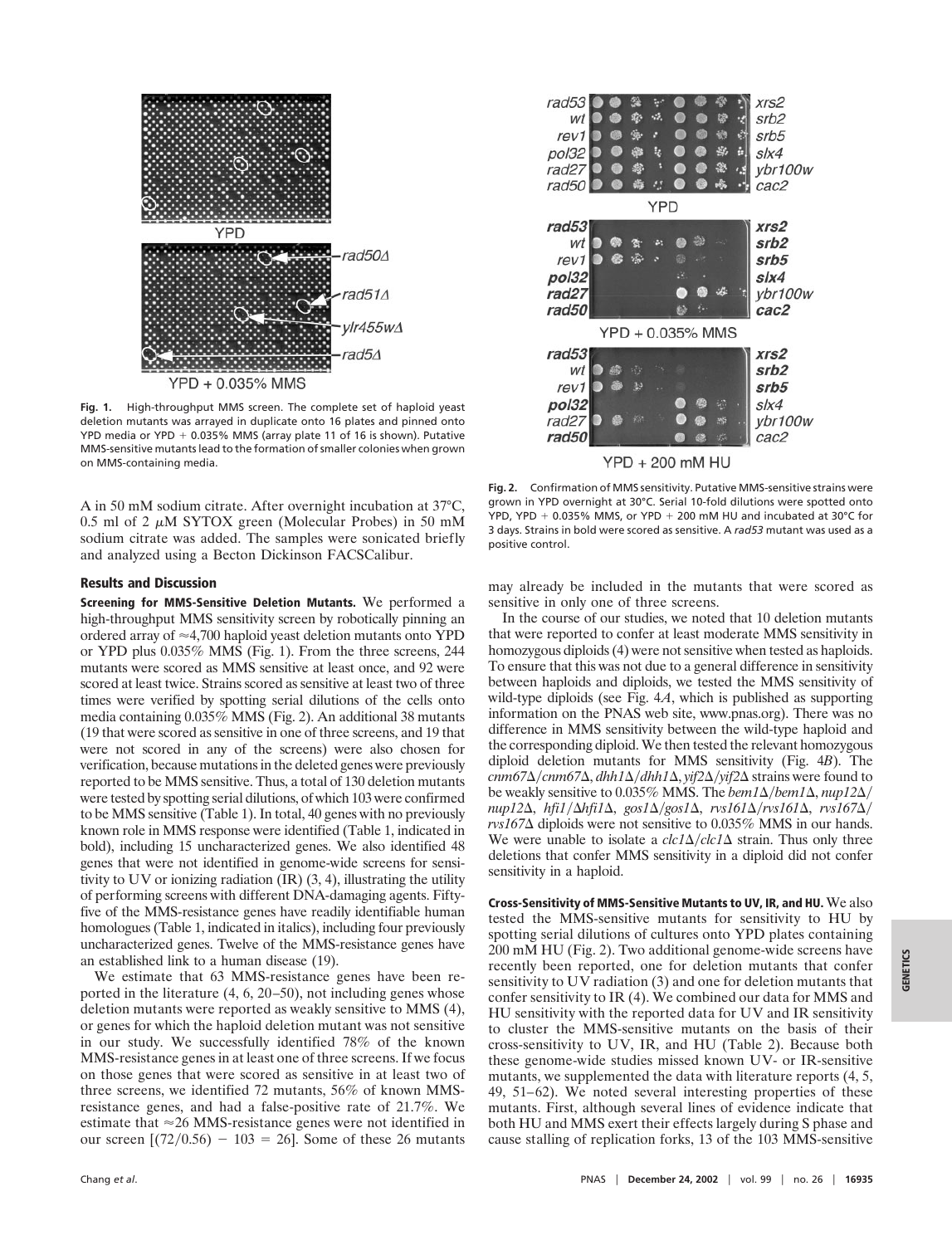## **Table 1. MMS-sensitive deletion strains**

| Gene                  | Hits           | <b>MMS</b> <sup>S</sup> | Cellular role <sup>#</sup>           | Gene                | Hits | <b>MMS</b> <sup>S</sup> | Cellular role <sup>#</sup>   |
|-----------------------|----------------|-------------------------|--------------------------------------|---------------------|------|-------------------------|------------------------------|
| AAT2*                 | 3              | $+++$                   | Amino acid metabolism                | $RAD1**$            | 0    | $^{+}$                  | DNA repair                   |
| $ANC1^{*+}$           | 0              | $++++$                  | Pol II transcription                 | RAD5/REV2*          | 2    | $++++$                  | DNA repair                   |
| AOR1*                 | 1              | $++++$                  | Unknown                              | RAD6*               | 0    | $++++$                  | DNA repair                   |
| APN1                  | 0              | $++++$                  | DNA repair                           | RAD9* <sup>+</sup>  | 3    | $++$                    | Cell cycle control           |
| ARO1                  | 2              | $++++$                  | Amino acid metabolism                | RAD17               | 1    | $++++$                  | Cell cycle control           |
| ARO7                  | 2              | $++++$                  | Amino acid metabolism                | RAD18*              | 0    | $\qquad \qquad +$       | DNA repair                   |
| $AST1*$               | 3              | $++++$                  | DNA synthesis                        | RAD24*              | 2    | $++++$                  | Cell cycle control           |
| BDF1*                 | 1              | $++++$                  | <b>Meiosis</b>                       | RAD27*              | 3    | $++++$                  | DNA synthesis                |
| BUD25                 | 3              | $++++$                  | Cell polarity                        | RAD50* <sup>+</sup> | 3    | $++++$                  | DNA repair                   |
| <b>BUR2</b>           | 0              | $++++$                  | Pol II transcription                 | RAD51* <sup>+</sup> | 3    | $++++$                  | DNA repair                   |
| $CAC2*$               | 1              | $++++$                  | DNA repair                           | RAD52*              | 3    | $++++$                  | DNA repair                   |
| $CDC40*$              | 0              | $++++$                  | <b>Meiosis</b>                       | RAD54*              | 3    | $++++$                  | DNA repair                   |
| $CDC50*$              | 2              | $++++$                  | Cell cycle control                   | RAD55*              | 3    | $++++$                  | DNA repair                   |
| $CHL1**$              | 0              | $++$                    | <b>Mitosis</b>                       | RAD57* <sup>+</sup> | 3    | $++++$                  | DNA repair                   |
| CIK1                  | 2              | $++++$                  | <b>Meiosis</b>                       | <b>RAD59*</b>       | 1    | $++++$                  | <b>DNA</b> repair            |
| CSE <sub>2</sub>      | 3              | $+$                     | <b>Mitosis</b>                       | <b>REM50</b>        | 3    | $++++$                  | DNA repair                   |
| $CTF18*$              | 0              | $++++$                  | Cell cycle control                   | REV3*               | 0    | $++++$                  | <b>DNA</b> repair            |
| CTF4/POB1*            | 2              | $++++$                  | DNA synthesis                        | RPB9*               | 2    | $++$                    | Pol II transcription         |
| CTF8                  | 1              | $++++$                  | Chromatin/chromosome structure       | <b>RRN10</b>        | 3    | $\ddot{}$               | Pol I transcription          |
| DCC1                  | 1              | $++++$                  | Chromatin/chromosome structure       | RTT101*             | 2    | $++++$                  | <b>Protein modification</b>  |
| DDC1                  | 1              | $++++$                  | Cell cycle control                   | SAE2                | 2    | $++++$                  | <b>Mejosis</b>               |
| DEG1                  | 2              | $++$                    | Protein synthesis                    | <b>SEC66</b>        | 2    | $++++$                  | Cell cycle control           |
| DOA1*                 | 2              | $++++$                  | Protein degradation                  | $SGS1**$            | 3    | $++++$                  | DNA repair                   |
| DUN <sub>1</sub> *    | 1              | $++++$                  | DNA repair                           | $SIT4*$             | 2    | $+$                     | Cell cycle control           |
| ERG3*                 | 3              | $++$                    | Lipid, fatty acid, sterol metabolism | SLX4                | 2    | $++++$                  | <b>DNA</b> repair            |
| ESC4                  | 3              | $++++$                  | Chromatin/chromosome structure       | $SOD1**$            | 3    | $++++$                  | Amino acid metabolism        |
| $GRR1*$               | 3              | $++++$                  | Amino acid metabolism                | SPT4*               | 1    |                         | Recombination                |
| $HOF1**$              | 3              | $++$                    | Cytokinesis                          | SRB <sub>2</sub>    | 2    | $+$                     | Pol II transcription         |
| HPR1                  | 0              | $++++$                  | Recombination                        | SRB5                | 2    | $++$                    | Pol II transcription         |
| HPR5/SRS2             | 2              | $++++$                  | DNA repair                           | SW16*               | 2    | $++++$                  | Cell cycle control           |
| HTL1                  | 0              | $++++$                  | Unknown                              | <b>TOM37*</b>       | 2    | $++$                    | <b>Protein translocation</b> |
| $ISC1*$               | 3              | $\ddot{}$               | Lipid, fatty acid, sterol            | TOP3*               | 3    | $++++$                  | DNA repair                   |
|                       |                |                         | metabolism                           |                     |      |                         |                              |
| KIM3/MMS1             | 2              | $++++$                  | Cell stress                          | $UBC13*$            | 3    | $++++$                  | DNA repair                   |
| <b>KRE22</b>          | 1              | $++++$                  | Unknown                              | $UBP6*$             | 2    | $++++$                  | <b>Protein modification</b>  |
| $LSM1*$               | 2              | $++++$                  | <b>RNA turnover</b>                  | UME <sub>6</sub>    | 3    | $+$                     | <b>Meiosis</b>               |
| LSM6*                 | 2              | $++$                    | <b>RNA</b> splicing                  | <b>VID21</b>        | 1    | $+++$                   | Unknown                      |
| LYS7*                 | 2              | $++++$                  | Amino acid metabolism                | $VID31*$            | 1    | $++++$                  | Unknown                      |
| MAG1                  | 2              | $++++$                  | DNA repair                           | <b>VMA21</b>        | 2    | $++++$                  | Small molecule               |
|                       |                |                         |                                      |                     |      |                         | transport                    |
| MEC3                  | 1              | $++++$                  | Cell cycle control                   | VPS36               | 2    | $++$                    | Amino acid metabolism        |
| MED1                  | 2              | $++$                    | <b>Unknown</b>                       | XRS2                | 3    | $++++$                  | DNA repair                   |
| MET18/MMS19           | 0              | $++++$                  | Amino acid metabolism                | YBL006C             | 1    | $++$                    | Unknown                      |
| MMS2*                 | 3              | $++++$                  | DNA repair                           | YBR099C             | 2    | $++++$                  | Unknown                      |
| MMS22                 | 3              | $++++$                  | DNA repair                           | YCK3*               | 2    | $++++$                  | <b>Unknown</b>               |
| MMS4/SLX2             | 2              | $++++$                  | DNA repair                           | YEL045C             | 2    | $++++$                  | <b>Unknown</b>               |
| $MRE11*$ <sup>+</sup> | 3              | $++++$                  | DNA repair                           | <b>YJL161W</b>      | 1    | $\qquad \qquad +$       | Unknown                      |
| MUS81                 | 3              | $+++$                   | DNA repair                           | <b>YLR218C*</b>     | 3    | $+$                     | Unknown                      |
| NAT3*                 | 3              | $++++$                  | <b>Protein modification</b>          | <b>YLR235C</b>      | 3    | $++++$                  | Unknown                      |
| NCE4                  | 2              | $++++$                  | Cell wall maintenance                | <b>YLR376C</b>      | 2    | $++++$                  | Unknown                      |
| NPL6                  | $\overline{2}$ | $+$                     | Nuclear-cytoplasmic transport        | $YMC2^{*+}$         | 2    | $++++$                  | Small molecule               |
|                       |                |                         |                                      |                     |      |                         | transport                    |
| <b>NUP133</b>         | 0              | $\! + \!\!\!\!$         | Nuclear-cytoplasmic transport        | YMR031W-A           | 2    | $++++$                  | <b>Unknown</b>               |
| <b>NUP84*</b>         | 1              | $++++$                  | Nuclear-cytoplasmic transport        | <b>YOR275C*</b>     | 3    | $++++$                  | Cell stress                  |
| POL32                 | $\overline{2}$ | $+++$                   | DNA synthesis                        |                     |      |                         |                              |

Previously uncharacterized MMS resistance genes are indicated in bold.

\*Genes with human homologues.

†Genes involved in human disease.

‡Cellular role as indicated in YPD (www.proteome.com).

mutants displayed no significant sensitivity to HU. This indicates that MMS and HU cause a different spectrum of DNA damage and suggests that resistance to alkylation damage requires some activities that are distinct from those involved in HU resistance.

Despite this clear difference, we also noted that a large cluster (37 genes of 103) contained genes required for both MMS and  $H$ U resistance but not for UV or IR resistance, indicating that MMS and HU are more alike in their action than they are to that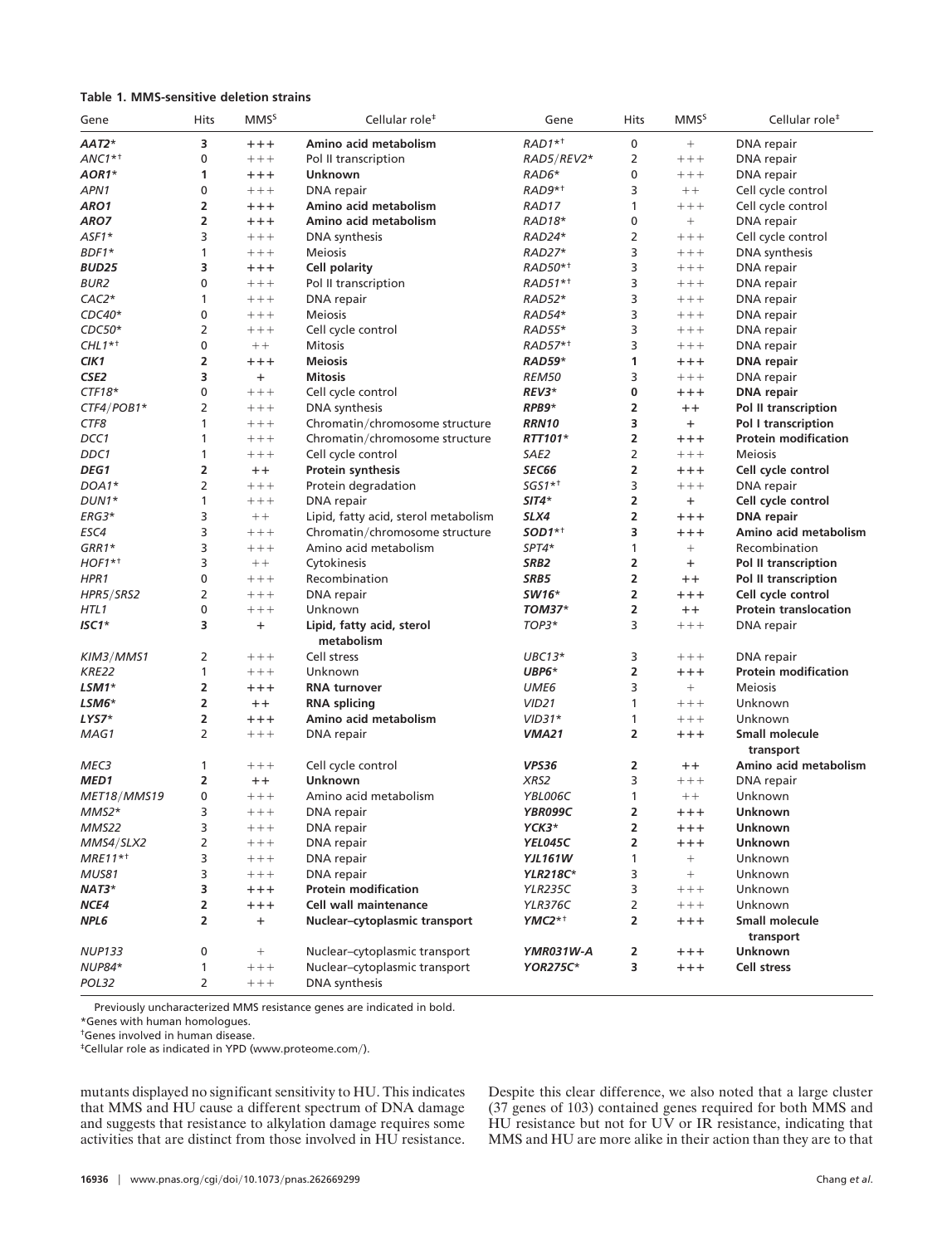| HU | IR | <b>UV</b> | n                                                                                                                                                                                                                                                                        | Gene/ORF                                                                                                                                                                                                                                                                               |  |
|----|----|-----------|--------------------------------------------------------------------------------------------------------------------------------------------------------------------------------------------------------------------------------------------------------------------------|----------------------------------------------------------------------------------------------------------------------------------------------------------------------------------------------------------------------------------------------------------------------------------------|--|
|    | ς  | S         | 41                                                                                                                                                                                                                                                                       | ASF1, BUR2, CDC40, CTF4, CTF8, DCC1, DUN1, GRR1, HOF1, HPR1, HTL1, KRE22,<br>MEC3, MMS2, MMS4, MMS22, MRE11, MUS81, NPL6, NUP84, POL32, RAD5, RAD6,<br>RAD17, RAD18, RAD24, RAD50, RAD51, RAD52, RAD54, RAD55, RAD57, RAD59,<br>REM50, RPB9, SGS1, SRS2, VID31, XRS2, YBR099C, YLR235C |  |
|    |    | R         |                                                                                                                                                                                                                                                                          | ANC1, ERG3, NAT3, SOD1, TOM37, UME6, YBL006C                                                                                                                                                                                                                                           |  |
|    | R  | S.        | 5.                                                                                                                                                                                                                                                                       | DDC1, LSM1, MET18, MMS1, TOP3                                                                                                                                                                                                                                                          |  |
|    |    | R         | AAT2, AOR1, ARO1, ARO7, BDF1, BUD25, CDC50, CIK1, CSE2, CTF18, DEG1, DOA1,<br>ESC4, ISC1, LSM6, LYS7, MED1, NCE4, RRN10, RTT101, SEC66, SIT4, SPT4, SRB2,<br>37<br>SRB5, SWI6, UBP6, VMA21, VPS36, YCK3, YMC2, YEL045C, YJL161W, YLR218C,<br>YLR376C, YMR031W-A, YOR275C |                                                                                                                                                                                                                                                                                        |  |
| R  |    |           | 8                                                                                                                                                                                                                                                                        | NUP133, CHL1, RAD1, RAD9, RAD27, SAE1, UBC13, VID21                                                                                                                                                                                                                                    |  |
|    |    | R         |                                                                                                                                                                                                                                                                          | APN <sub>1</sub>                                                                                                                                                                                                                                                                       |  |
|    | R  |           |                                                                                                                                                                                                                                                                          |                                                                                                                                                                                                                                                                                        |  |
|    |    | R         | 4                                                                                                                                                                                                                                                                        | CAC2, MAG1, REV3, SLX4                                                                                                                                                                                                                                                                 |  |

**Table 2. Cross-sensitivity of MMS-sensitive deletion mutants to HU, IR, and UV**

of UV or IR. This cluster also contains most of the genes with unknown function that were identified in the MMS screen. These genes may have S phase-specific roles in DNA-damage response. Finally, we found just four genes whose deletion conferred MMS sensitivity but not sensitivity to HU, UV, or IR. These genes may function specifically to preserve viability after alkylation damage, and all have known roles in DNA metabolism. *MAG1* encodes a glycosylase that initiates base excision repair of *N*3-methyladenine (26, 63, 64). The *CAC2* gene product is a member of the chromatin assembly factor I (CAF-I) (65, 66). *REV3* encodes the catalytic subunit of DNA polymerase  $\zeta$  and is required for DNA damage-induced mutagenesis (67, 68). *SLX4* was identified in a screen for mutants that are synthetically lethal with deletion of the DNA helicase gene *SGS1* (23).

As expected, we identified a large number of *RAD* genes in the MMS screen, and all of these are sensitive to at least one other DNA-damaging agent. Clustering of the cross-sensitivity data revealed a core subset of DNA damage-response genes that are required for resistance to HU, MMS, UV, and IR (Table 2, bold). This core includes genes involved in recombination repair (*MRE11, RAD50*, *RAD51*, *RAD52*, *RAD54*, *RAD55*, *RAD57*, *RAD59*, and *XRS2*) (69); bypass repair (*RAD5*,*RAD6*,*RAD18*, and *MMS2*) (70); DNA damage checkpoint activation (*RAD17*, *MEC3*) (71); and processing of repair or recombination intermediates (*MMS4*, *MUS81*, *SGS1*, and *SRS2*) (72–76). Other genes present in this core have less defined roles in the repair of DNA damage. *ASF1*, which is regulated by the checkpoint kinase Rad53, may function in chromatin assembly during DNA repair (77). *CTF4*, *CTF8*, and *DCC1* encode proteins that are required for sister chromatid cohesion (78, 79), defects in which might affect recombination repair (80). Deletion of *YBR099c* and *YLR235c* removes the 3' ends of the *MMS4* and *TOP3* ORFs, and so the sensitivity of these mutants likely reflects loss of Mms4 or Top3 function.

**Comparison of the MMS Transcriptional Profile with the Set of Genes Required for MMS Resistance.** Exposure to DNA-damaging agents often results in differential gene expression (81–84). Two groups have independently examined the genomic expression response to MMS by DNA microarray analysis (85, 86). To determine the significance of the transcriptional response to MMS, we compared the MMS transcriptional profiles with the set of genes required for MMS resistance (see Table 3, which is published as supporting information on the PNAS web site). We found very little correlation between genes that are transcriptionally induced by MMS and genes that are required for MMS resistance. Of the 616 genes whose transcription was induced  $>1.5$ -fold by 0.02% MMS (86), there are only eight whose deletion confers MMS sensitivity. Furthermore, none of these genes were included in the 50 most highly induced genes. Similar results were seen when our MMS-sensitive data set was compared with those genes induced by  $0.1\%$  MMS (85), with only 7 of the 320 genes transcriptionally induced  $>4$ -fold conferring MMS sensitivity when deleted. Additionally, few MMS-induced genes are essential (1, 85, 86), so the poor overlap between the data sets is not due to the absence of essential genes on the deletion strain array. We conclude that the transcriptional response plays little role in resistance to MMS-induced cellular damage. Many of the genes induced by MMS may not be specifically required for a cellular response to MMS but are coincidentally up-regulated because the cells have been stressed (86). The important responses to MMSinduced cellular damage are likely effected immediately and require proteins that are already present in the cell. Consistent with our results, recent data have indicated that transcriptional response plays little, if any, role in sensitivity to IR, UV, cisplatin, and hydrogen peroxide exposure (5). Thus it appears that the cellular response to a wide range of DNA-damaging agents is largely independent of transcriptional regulation.

**Cell Cycle Progression Analysis of Selected MMS-Sensitive Mutants.** Several studies have suggested that passage through S phase in the presence of MMS damage kills MMS-sensitive mutants (13–15). Hence, we examined the S phase progression of a subset of the MMS-sensitive mutants (Fig. 3). We selected representative genes from pathways known to be involved in repair of MMS damage, as well as several genes with poorly defined roles in MMS resistance. Cells were arrested in  $G_1$  by  $\alpha$  mating factor treatment and then released synchronously into the cell cycle in either the presence or absence of MMS. Wild-type cells complete DNA replication within 60 min after release from the block in the absence of MMS. Consistent with previous reports, wild-type cells released in the presence of MMS show a slower progression through S phase (22, 87) due to a slowing of replication fork progression and a checkpoint-dependent inhibition of late replication origin firing (13), completing S phase by 120 min (Fig. 3 *Upper*).

The  $mag1\Delta$  mutant (defective in base excision repair) progresses normally in the absence of MMS but arrests with an intermediate DNA content in the presence of MMS. This arrest was maintained for at least 20 h (data not shown), indicating that removal of *N*3-methyladenine is essential for the completion of S phase, consistent with polymerases being unable to synthesize through or bypass this lesion (10). The *rad6*∆ and *rad52*∆ mutant strains (defective in bypass repair and homologous recombination repair, respectively) displayed significantly slower progression through S phase in the presence of MMS compared with the wild-type strain, suggesting that both bypass repair and recombination repair are required for replication through MMS-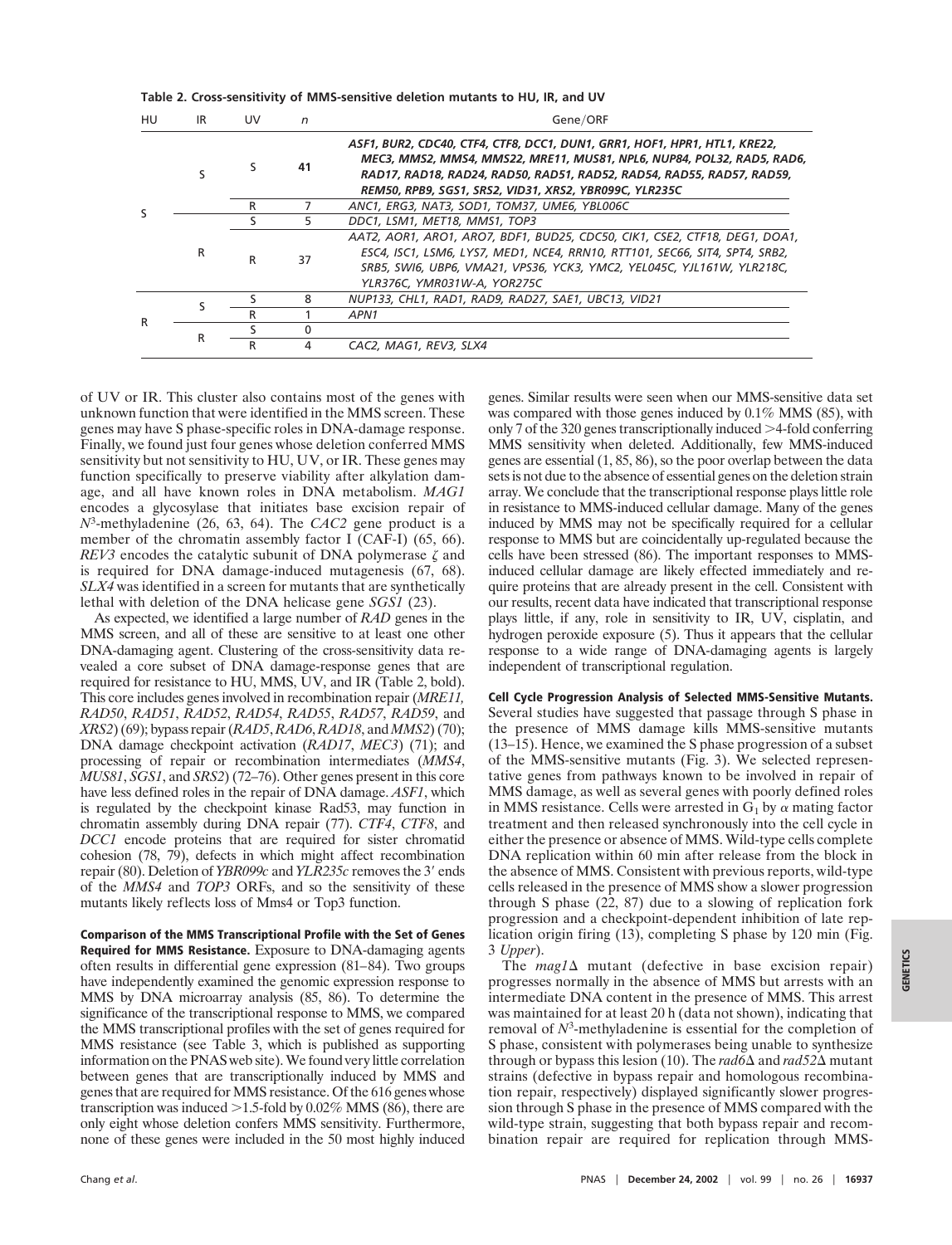

Fig. 3. S phase progression analysis of selected MMS mutants. Cells were arrested in G<sub>1</sub> and released in either the presence or absence of 0.035% MMS. Shaded histograms represent the cell cycle distribution of asynchronous culture before cell cycle synchronization. Overlaid histograms represent the cell cycle distribution after release from  $G_1$  arrest  $\pm$  0.035% MMS for the indicated times.

induced lesions. The replication defects in  $rad6\Delta$  and  $rad52\Delta$ were not as severe as in *mag1*  $\Delta$ , perhaps indicating that Rad6 and Rad52 play a secondary role in processing MMS-induced lesions, downstream of Mag1. The *rad50* $\Delta$  strain (defective in nonhomologous end-joining and homologous recombination repair) progressed through S phase more rapidly than the wild-type strain, consistent with a role for *RAD50* in activating the intra-S phase checkpoint response to MMS. A similar result was obtained with *mre11* $\Delta$  (data not shown). *RAD50* and *MRE11* are required for Rad53 activation in response to double-strand DNA breaks (88, 89), and our data suggest a similar requirement after MMS damage. We found no significant role for the bypass polymerase gene *REV3* in S phase progression in the presence of MMS despite a role for *RAD6*. The *RAD6* epistasis group consists of two major pathways, one involved in postreplication repair and one in mutagenesis (90, 91). Rev3 is involved in mutagenesis, whereas Rad6 plays a critical role in both pathways (90, 91), which may explain the differences seen between  $rad6\Delta$ and  $rev3\Delta$  in the S phase progression assay.

We next tested several mutants identified in the MMS screen with less defined roles in MMS response (Fig. 3 *Lower*). Deletions in *CAC2* or *NCE4* do not affect the rate of bulk DNA synthesis, suggesting that their roles in resistance to MMS-induced damage may be postreplicative. By contrast, both  $doa1\Delta$  and  $esc4\Delta$  are significantly defective in S phase progression in the presence of MMS, displaying cells with incompletely replicated DNA 120 and 150 min after release from the G1 block. *DOA1* and *ESC4* might be required for replication fork stability or processivity when forks are

**16938** chang *et al.* Chang *et al.* Chang *et al.* Chang *et al.* Chang *et al.* Chang *et al.* Chang *et al.* Chang *et al.* Chang *et al.* Chang *et al.* Chang *et al.* Chang *et al.* Chang *et al.* Chang *et al.* Chan

stalled by DNA damage. Consistent with this idea, *DOA1* and *ESC4* are both members of the cluster of genes required for resistance to MMS and HU, drugs specifically affecting S phase progression, but not UV or IR (Table 2).  $mus81\Delta$  and  $sk4\Delta$  are also defective in S phase progression, but to a lesser extent. *MUS81* encodes a subunit of an endonuclease that is thought to act on stalled replication forks (72–74). Interestingly, the sensitivity of *mec1* and *rad53* mutants to MMS is a result of replication forks terminating irreversibly at a high rate (13). Furthermore, Mus81 physically interacts with Rad53 (92, 93). *MUS81* may be acting in the same pathway as the checkpoint genes *MEC1* and *RAD53* in stabilizing or restarting stalled replication forks. Slx4, like Mus81, is required for viability in the absence of the DNA helicase Sgs1 (23). However, *mus81* mutants are sensitive to HU, UV, and IR, whereas  $\text{sk4}\Delta$  is not, suggesting that Slx4 may be required to process DNA structures that arise specifically in the presence of alkylated DNA. Thus, by using a high-throughput genome-wide screen for previously uncharacterized MMS-resistance genes, we have identified a class of genes that are required for S phase progression in the presence of DNA damage.

We thank George Brush and Susan Forsburg for comments on the manuscript; Amy Fung for performing flow cytometry; Hong Xu for help with the screens; and Tim Hughes, Mike Tyers, and Brenda Andrews for strains. This work was supported by grants from the Canadian Institutes of Health Research (to C.B.) and the National Cancer Institute of Canada (to G.W.B. and C.B.). G.W.B. is a Research Scientist of the National Cancer Institute of Canada.